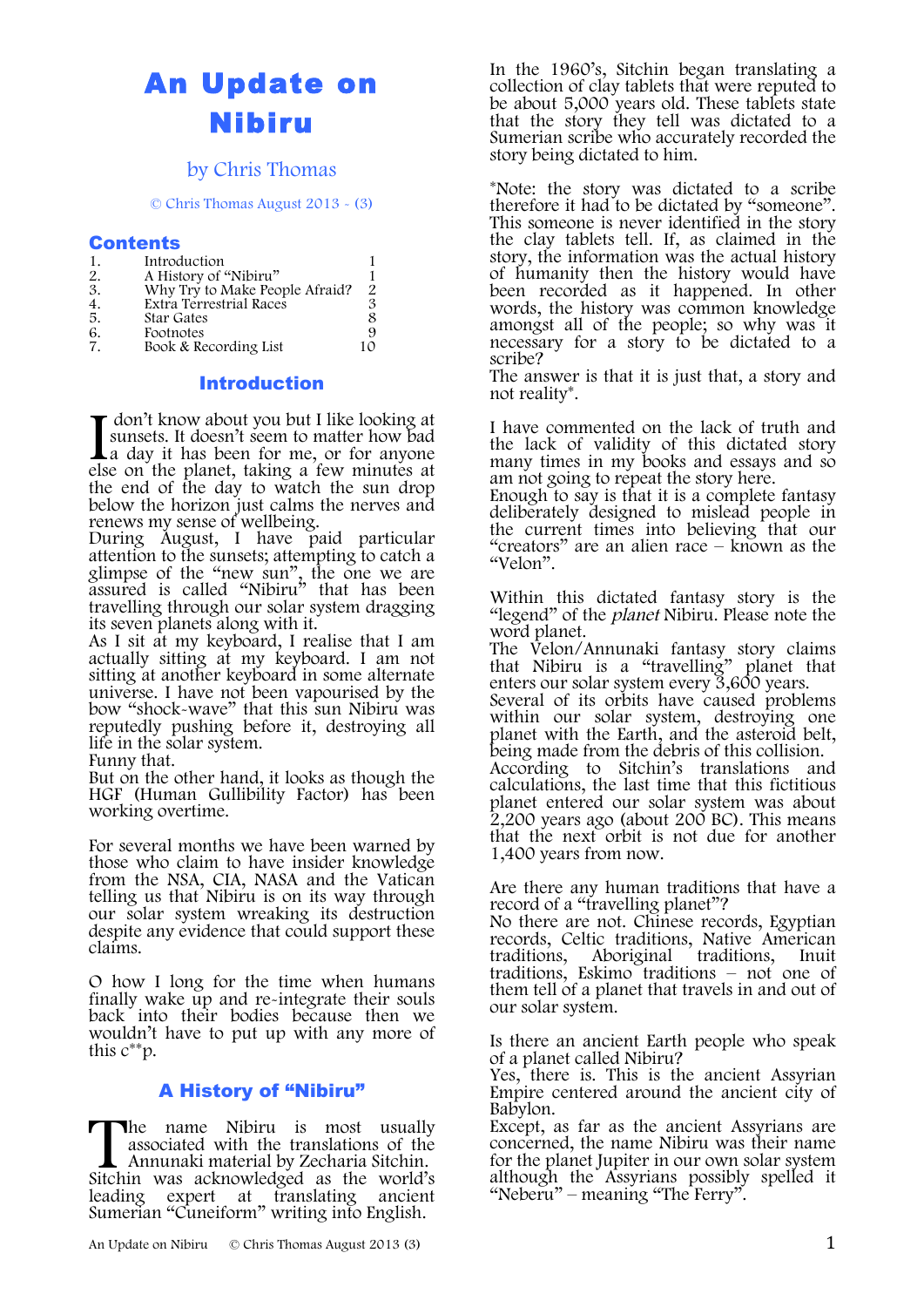However, the fear-mongering that has been going on over the past few years, especially in recent months, refer to a sun called Nibiru that has entered our solar system, destroying all in its advance.

Quite why Nibiru had changed from a single "travelling planet" to a sun with seven orbiting planets has been impossible to track down.

There does not appear to be any reason whatsoever to explain why Nibiru has changed from a single planet to a whole solar system – at least none that I have been able to find.

The only explanation seems to be that a fictitious travelling whole solar system engenders far more fear in people than a fictitious single travelling planet does.

### Why Try to Make People Afraid?

**The last 1,700 years, there have been** those on the planet who see themselves as an "elite". F<sub>In c</sub>

In order to control the population and to make them believe what this elite wants them to believe, the elite have found that by far the best way is to make people afraid.

By creating situations of fear, especially the fear of things that do not exist, the elite have created a society that is made up of individuals that are extremely gullible and can be forced to act in ways which go against their intrinsic nature.

There are many, many examples of this behavior throughout human history, both in the past and in the present.

From the total annihilation of whole societies who refused to accept the teachings of the Vatican<sub>1</sub> to the myth of man-made global warming and climate change<sub>2</sub> to the myth of international terrorist groups3. All actions taken by those who consider themselves to be of the "elite" to create fear in those the elite consider to be "useless eaters".

With fear, comes control – if you can make people afraid then you can control them. If you control the people, you can make them do whatever you want even though it is not in the people's best interests to do so.

Ever since the Roswell Crash in 1947, another fear has been added to the elite's

Everything from Orson Wells' radio play of H.G. Wells' book "The War of the Worlds" through the "Alien" movies to the movie "Independence Day" are all designed to make us believe that there are thousands of non-terrestrial races "out there" and all of them are out to kill humans.

The truth is that none of the races with which we share our Universe have developed the kind of technology that could be described as weapons. We'll come on to this later.

An Update on Nibiru © Chris Thomas August 2013 (3) 2

However, the race known as Velon do have serious intentions as far as the Earth is concerned but it is the human elite who have created the weapons necessary to bring the Velon plans about.

Sitchin is not the only one who knew about the Annunaki (the Annunaki are a sub-race within the Velon species. The Velon have sub-divided themselves down into six races:- Annunaki, Hathor, Jjundaa, Johnaan, Oa and Mila. These racial divisions are along the lines of humans dividing themselves up into Japanese, German, French etc. or Jewish, Muslim, Buddhist etc.).

In the mid 1800's a new "Rite" was written for the Freemasons called the "Palladian Rites". This new set of Rites applies only to

Freemasons of the 33<sup>rd</sup> level.<br>In this Rite, God did not Create humanity; In this Rite, God did not Create humanity; humanity was created by Lucifer (the name "Lucifer" literally means "The Illuminated One" or "The One Who Brings Illumination").

The "consciousness" of the Velon (Velus) also calls "himself" Lucifer.

From what I have been able to find out about the Palladian Rites, they state that the Annunaki created mankind under the direction of Lucifer.

Given that the 33rd level Freemasons are controlled by the Illuminati, all actions taken by the elite are to gain favour from their "god" of Lucifer (Velus).

The Velon see themselves as "god's chosen people" who should live on "god's chosen planet" – namely Earth and so Velus has manipulated the elite into carrying out Velus's plans. These plans are to remove the bulk of the human population off the planet – except for the 500 million they would keep as "slaves" $_4$ .

as "slaves"4. The elite seem to believe that they can prove themselves at least equal to their "god" and<br>in order to do this they have been developing in order to do this they have been developing<br>genetic research – the original name for<br>genetic research being "Eugenics".

genetic research being "Eugenics". What better way to prove to your "god" that you are at least their equal than to create a new human species of your own?

In order to bring about their plans, the elite have to subdue the existing human population and make them believe that genetic research is a good thing.

In order to achieve this, the elite are trying to make people believe that this research is the only way in which a number of human problems can be solved:

- The world's population number is out of control and rising exponentially.
- The only way in which the world can be fed is through genetically modified crops or, more recently, genetically constructed meat grown in a laboratory.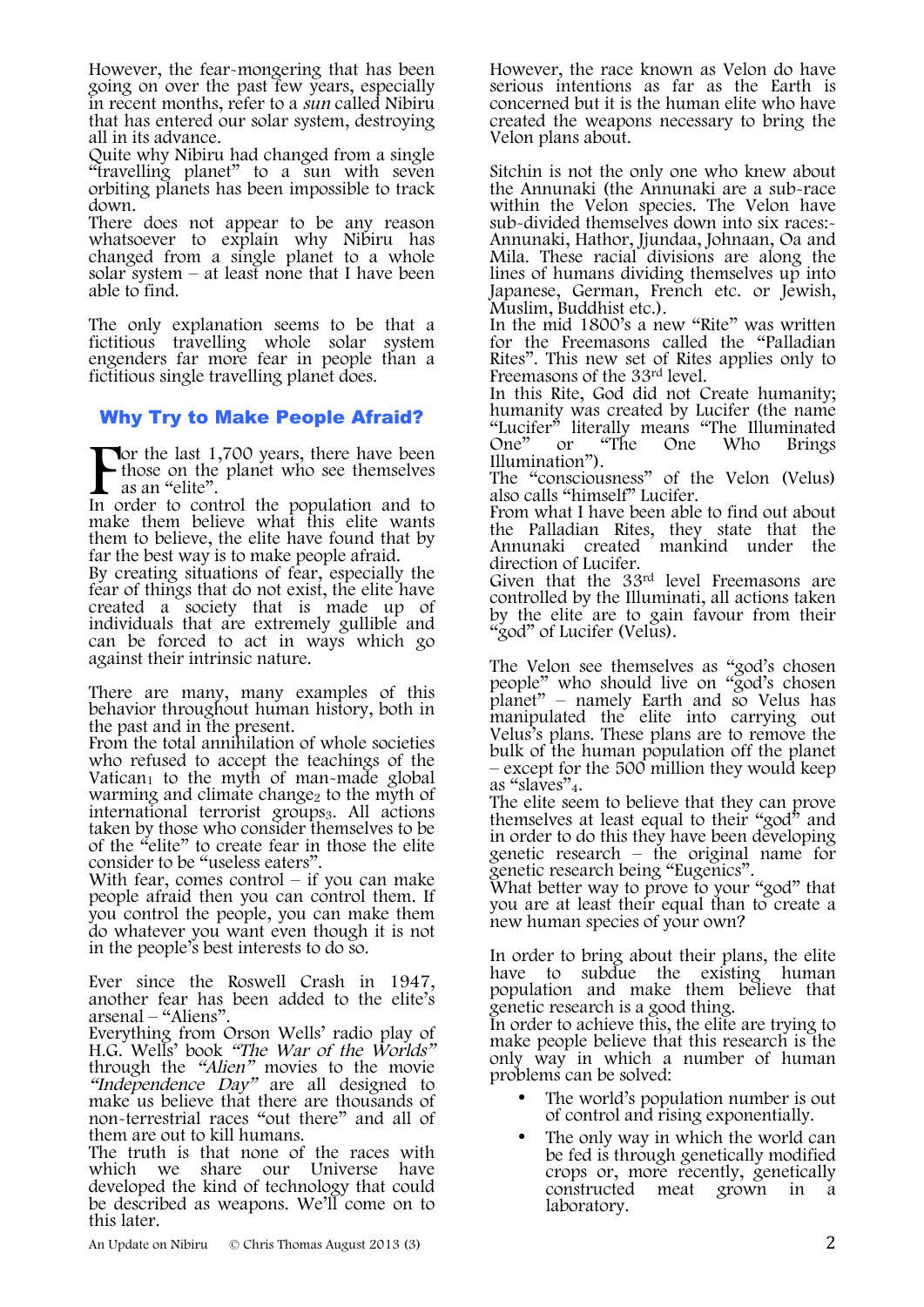The illnesses that people suffer can only be cured by "gene therapy".

As well as many other "reasons" why genetic research must go ahead.

Whilst at the same time hiding the fact that the human population has literally halved since 1996 ( $\bar{7}.\bar{4}$  billion in 1996 down to 3.8 billion in  $2013<sub>5</sub>$ ).

The real reason why people are starving in the world is because of artificially raised global food prices.

As someone who has worked as a psychic surgeon for over 35 years, I can state categorically that we all have the ability to cure our own illnesses without the need even for pharmaceutical interference let alone gene therapy – all attempts at gene therapy have resulted in the patient's immediate death.

All of these claims, made by the elite, result in the creation of a state of fear.

A fearful population is easily controlled and manipulated.

A fearful population forgets about their true purpose  $-\mathbf{t}\overline{\mathbf{o}}$  re-integrate their soul back into the body.

Given that this fear-mongering applies primarily to the westernized world, is it any wonder that so few people in the west were able to meet our December 21st 2012 deadline?

Even the latest crop of "whistleblowers", particularly "Snowden", are adding yet another layer of fear $_6$ .

We need to snap out of our state of fear and really look at ourselves and the world around us.

Fortunately, there are many who are waking up to the state the elite have forced upon us and are seeing through the lies and manipulations.

But not enough.

The western world is still too far behind those in the non-westernised world and we need to catch up quickly if we are to succeed in fulfilling our destiny.

### Extra Terrestrial Races

**T** iven that so many people are waking up to the fact that we do not live in a life-less Universe, there is a huge amount of confusion over who these other races are and what their intentions are. **G**<br>amour

This topic is another region where the elite have deliberately set out to mislead and to confuse as well as to generate fear.

If you look through the internet, you will find literally thousands of web pages dedicated to "aliens" and their evil intent and actions against the Earth and humans.

According to these web sites, there are several thousand alien races, all with exotic sounding names and exotic sounding home planets.

Virtually all of these web pages are wrong.

Virtually all of these web pages are disinformation put out by the elite to confuse and mislead.

There are not thousands of races.

None of the non-terrestrial races have developed weapons.

Only one of the non-terrestrial races has a bad intent towards the Earth, the Velon, and even these have not developed weapons that could kill humans.

So who are these non-terrestrial races and where do they come from?

To understand the answer to this question, we have to take an overview of how our Universe came into being and developed (for greater detail than we have space for here, see "Synthesis").

### The Beginning

here is a "Creator", one that thinks, one that wonders, one that has the energy There is a "Creator", one that thinks, one that wonders, one that has the energy potential to bring "It's" wonderings into reality.

All that a Universe is is the "Thought" made real.

Our Universe was the first to be Created and it was Created around the energy patterns that give every soul Created to be in this Universe the absolute right to choose their own destiny – freedom of choice.

Freedom of choice is inherent in every form of life that exists within this Universe and it cannot be taken away  $-$  it can only be given away.

What the Creator uses to bring It's thoughts about is energy. Everything that we see on earth or in the night sky is comprised of energy – humans see everything as solid, 3 dimensional objects because our brains and sensory systems are tuned to see things that way (see below).

The most common form that these Created energy patterns take is with consciousness or soul energy. Everything that exists is conscious in one way or another. The Universe is conscious, the galaxies are conscious, the solar systems are conscious and planets are conscious.

It is consciousness that makes the Universe work and explore the Creator's questions.

There is only one fundamental state of being that exists and that is soul, or consciousness, energy. All else is comprised of these energies in combination.

The "envelope" that encloses this Universe is made up of thirteen beings, thirteen souls, who maintain the balance of energies within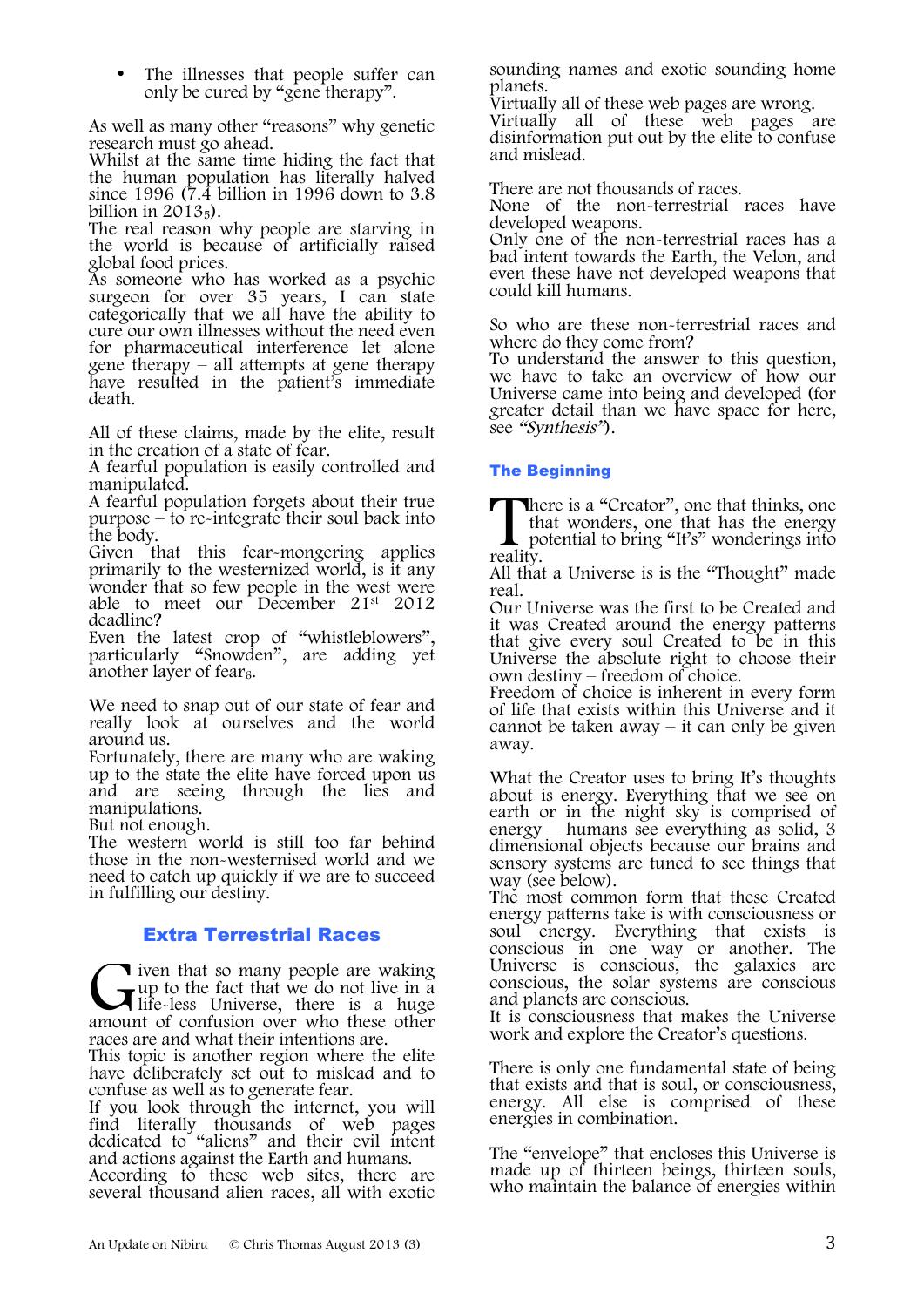this Universe and act as co-creators. The Akashic calls these beings "The Thirteen".

The Universal envelope was Created 14,376,279,395 years ago (as of 2013). Into this envelope were placed the souls who make up the galaxies and planets.

However, in order to explore the Creator's questions, free-moving and free-acting souls were required and their Creation began 100 million years ago.

For more details of this whole process and the various races, see: "The Universal Soul", "The Human Soul" and "Synthesis".

#### The Non-Physical Races

he first races to be Created for this Universe are constructed of pure soul energy. They have no physical form or The first races to be Created for this Universe are constructed of pure soul energy. They have no physical form or density and this is why the Akashic calls them the non-physical races. They were all brought into being about 100 million Earth years ago.

There are six of these races, all originating from very different parts of the Universe.

They do not need any kind of food, as they draw nourishment from the energies around them. They do not need any kind of craft to travel as they just have to think themselves somewhere and they travel instantly along the thought. They can travel in this way from one side of the Universe to the other in less than the blink of an eye.

Although there are six of these races, we would not be able to tell the difference between them.

The difference in energy potential between these races and humans is so vast that we cannot detect their presence or communicate with them when they are in their natural state.

Ninety nine point nine nine percent of the souls that are in human form originate from one of these six races.

#### The Semi-Physical Races

ll of these races were brought into being about 30 million Earth years ago.  $\blacksquare$ It is with the semi-physical races that our problems of identification really begin.

These are beings who do require craft to travel (UFO's) and have given rise to the problems of identification of who is who and from where they originate.

There are surprisingly few of these races but each of them has spread out from their home planet and their home galaxy and live on numerous worlds.

The problem with names is that they can confuse. Some beings have identical appearances but claim to come from different planets and therefore different origins; whereas in reality, they have the

same "soul origin". This is why, when describing the different races, I use their soul origin name – it avoids a great deal of confusion.

Another thing to bear in mind is that the sighting of UFO's and alien contact is a very distracting, albeit fascinating, subject. Given that our aim, as humans, is to re-integrate the soul back into the body by the end of 2012, it was felt, by the Earth and Her guardians, that the number of UFO visits were distracting too many people away from their purpose.

At the end of the year 2000, the Earth asked all of the races, particularly those known as "Greys" to stop visiting Earth. These races have honoured the Earth's request and so since 2000 very, very few UFO's have entered the solar system.

This means that:

Since the year 2000, ninety nine percent of all UFO sightings and abductions are of military origin. In other words, people's experiences of sighting strange craft have been of craft of human military origins. Experiences of being abducted by "aliens" are abductions carried out by the military.

There are seven "semi-physical" races in

total.<br>By semi-physical I mean that they have a physical form and a physical density. To each other, these races seem as physical as humans do to each other but if you had one of these beings standing in front of you in their natural state, the chances are that you would not know they were there let alone see them.

The reason for this is that the human brain and human senses are unable to bridge the gap between our state of being, the energy patterns at which we exist, and the energy patterns at which the semi-physical races exist.

However, the semi-physical races can change their state of being. When they enter our solar system, they have access to the range of energies that exist here. If they choose to do so, they can make use of our "physical" energy range to alter their energy patterns and make themselves visible to us or even physical enough for us to touch them.

The semi-physical races are listed here in no particular order.

#### NGC 584

GC 584 is just an astronomer's catalogue number. It stands for Newly Graded Catalogue. The galaxy NGC 584 is located in the constellation of Cetus and is an unknown (to humans) distance from the Earth.  $\sum_{584}$  is

The reason why the Akashic records them in this way is because the name these people have for themselves is unpronounceable by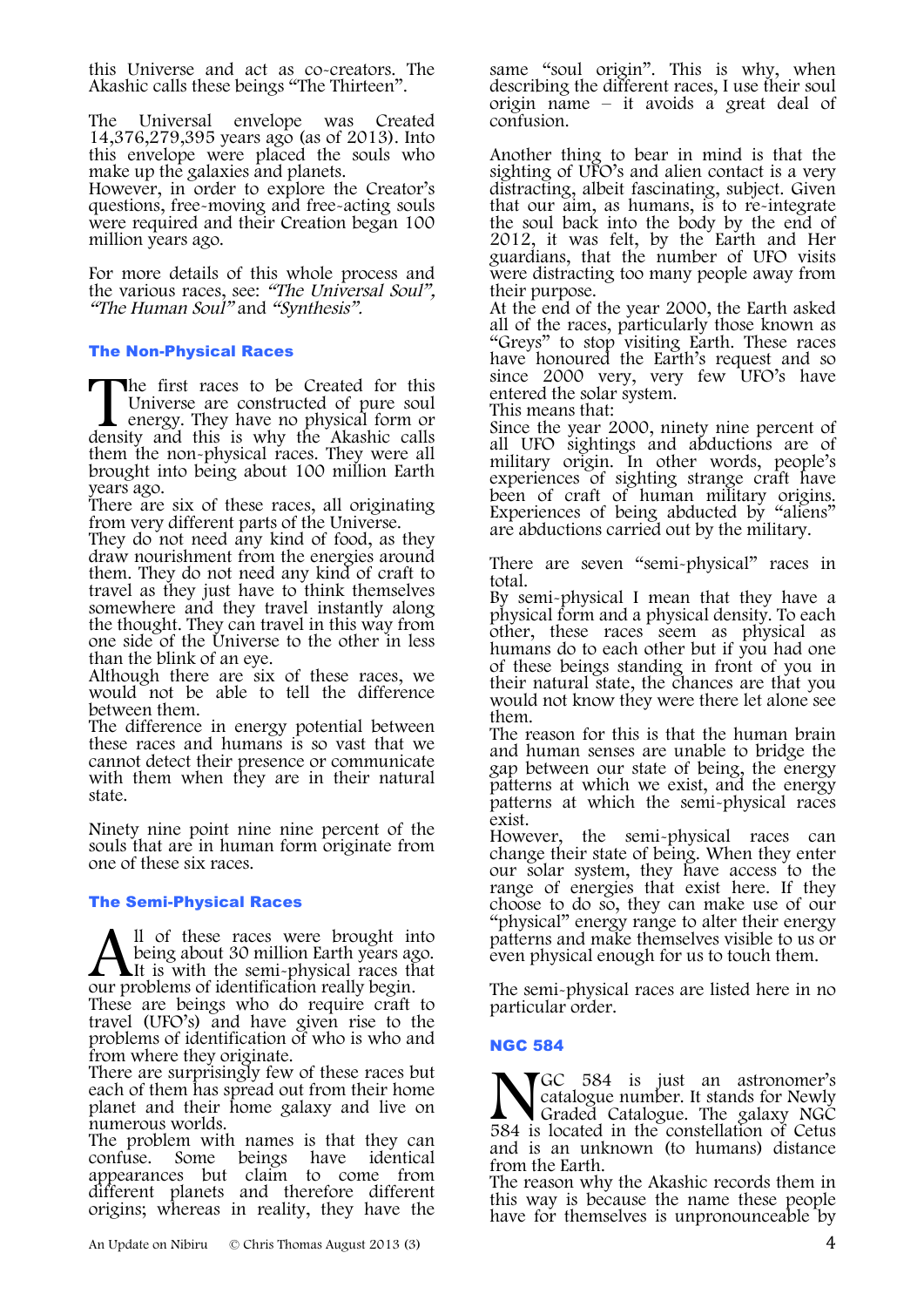the human voice box and, in written form, their name does not translate into any human alphabet.

Their original home world is an ice planet where temperatures can drop to close to absolute zero (minus 273 deg. C).

They are approximately 2ft 6in to 3ft tall (0.8m to 1.0m). In appearance they look like a two year old human child – slender arms, legs and body with the head being proportionately slightly larger. Their skin is a reddish-brown colour. They are able to alter their energy patterns to, at least temporarily, live in any environment.

The NGC 584 have taken on the role of master geneticists. They hold a record of every form of life that has ever existed in this Universe and are capable of modifying it to suit the conditions on any planet.

They have been visiting and working with the Earth for over 25 million years. Their craft are cigar-like in shape and are also usually coloured red.

#### The Pleiadeans

s their name suggests, these beings originate in the star system we call the Pleiades. As their name suggests, these beings<br>priginate in the star system we call the<br>In appearance, they are the most similar to

humans and average between 6ft and 7ft (1.8m to 1.9m) in height. They also have male and female forms although they do not sexually reproduce.

They could be described as the Universe's "diplomatic corps" in that they are usually involved in everything that occurs within this Universe.

They have visited the Earth on numerous occasions and have four "mother ships" in permanent orbit around the Earth. These ships are there by the Earth's request.

The Pleiadeans monitor activities on Earth, particularly the use of nuclear weapons. When one of the super-powers has come close to firing a nuclear missile, craft launched from these mother-ships have ensured that the missiles cannot be fired usually by cutting all electricity to the command centre.

The Pleiadeans live on many worlds in many galaxies.

Other names by which they are known include Ummites and Plejaran.

shaped with a raised "bridge". The ships in permanent orbit are shaped like a rounded square.

When two Velon ships managed to enter our solar system, it was the Pleiadeans who removed them.

#### The Sirians

hese beings originate from the star system we call Sirius. T

They are about 5ft (1.5m) in height

with grey/green skin. They have large round black eyes and should not be confused with the "Greys".

The Sirians have also had long-term contact particularly the Dugon people of north west Africa.

Theirs is a technological role in that they are master technologists and can design and build any "machine" that could be required for work within the Universe.

#### **Crystalline**

s their name suggests, these life-forms look like quartz crystals. A s their name suggests, these life-for<br>look like quartz crystals.<br>collectives that look like crystal "glaciers".

They live either individually or in

Given their "body" form, they do not physically travel but can project their consciousness – an ultimate form of remote viewing – across virtually the whole Universe.

Their home world is so far away from Earth that we have not even identified it let alone given it a name or catalogue number.

They have made contact with psychics on Earth but only on extremely rare occasions.

#### The Greys

This race is the basis for so much confusion about "aliens". This race is the basis for so much confusion about "aliens".<br>They have been called by many names which include: Zetas, Regillians, Reptilian

They have been called by many names and many, many more.

Again, they originate from a galaxy that we have not identified and so they remain known as "Greys".

The name originates from their skin colour<br>which is generally a uniform mid grey. They appear to have large, "pointed oval"-shaped black eyes but this is not true. Their home world has a particular set of energy patterns that require them to give themselves eye protection whenever they leave their planet. The black eye appearance is as a result of this protection. When they remove their eye protectors, their eyes are yellow with vertical irises.

This eye shape and appearance seems to be the main reason why they have sometimes been called "Reptilian".

The Greys are divided into two forms, both with almost identical appearances except one form is about 3ft 6in (1.2m) in height whilst the other form can be up to about  $\delta$ ft (1.8m) in height.

They have been virtually constant visitors to Earth and our solar system for the past couple of million years. They came to our attention after the Roswell Crash as it was a Grey ship that made the headlines – a number of other ships from other races also crashed over New Mexico on that day but it is the Grey ship that became the most well known.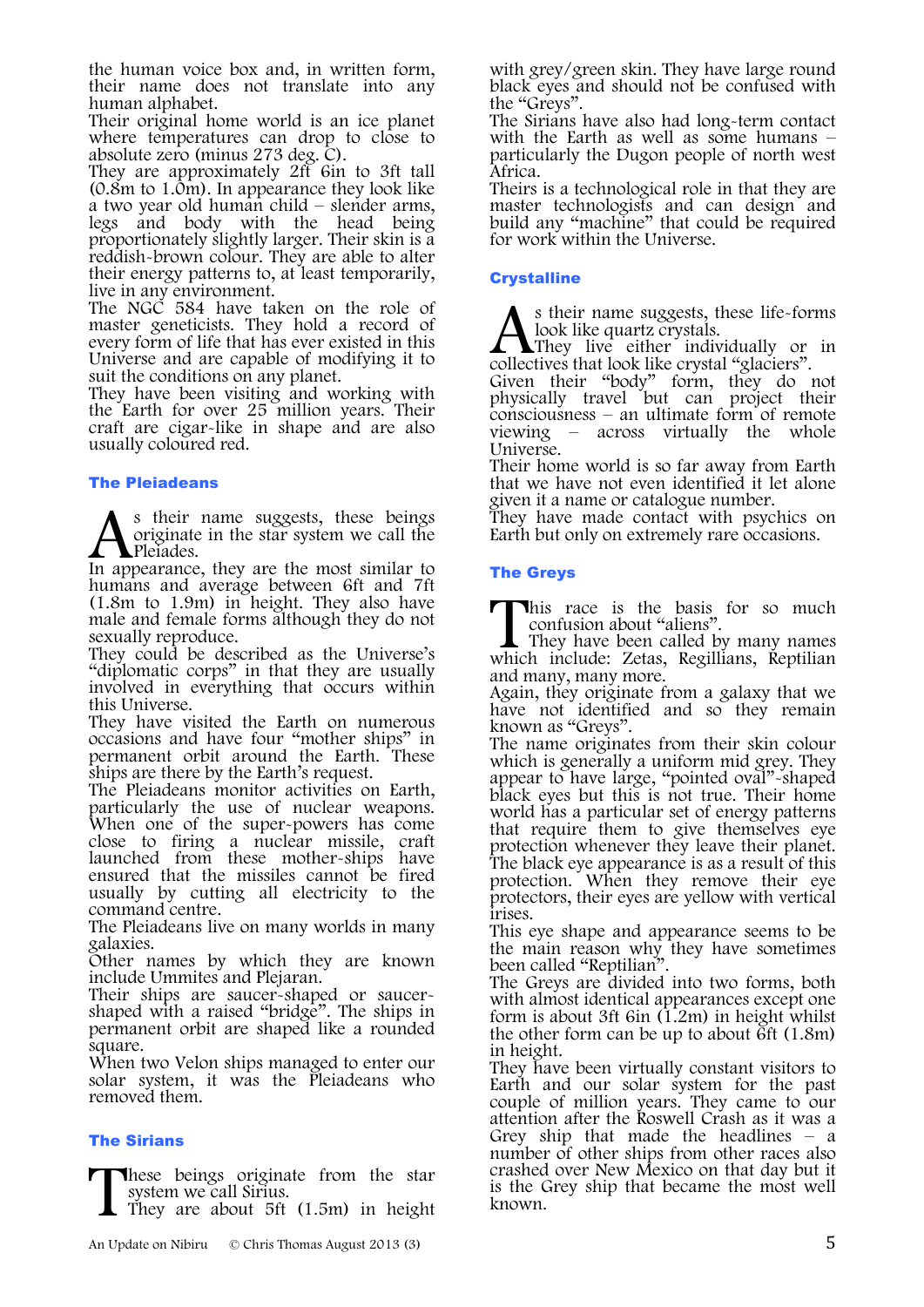Following that crash, the Greys have been in almost permanent contact with the American military who have allowed them to build bases on Earth in exchange for their technology. The Grey bases are built underground in order to ease their eye problem.

The Greys have been responsible for a number of "Alien Abductions" as they are studying human life. There are reasons for their interest in the human body which relates to their own physiology but it must be stated that they have not killed any humans and most of the abductions attributed to them have actually been carried out by the

military and *not* the Greys.<br>Since 2000, the Greys have generally complied with the Earth's wishes and not entered our solar system.

Note: it is widely reported by abductees that the Greys travel with beings who look like preying mantises. I have searched the Akashic in great depth to try to identify these beings. The Akashic does not record any such life-form existing anywhere in this Universe. The only conclusions I can reach is that the praying mantises are either some kind of artificial life-form (mechanical robots or bio-robots) or a type of hologram.

#### The Blues

The Blues are another race whose home galaxy is too far away from Earth for us to have identified it. The Blues are another race whose home galaxy is too far away from Earth for us to have identified it.<br>These beings are called the Blues as their

bodies are covered in short blue hair – the only race who have hair on their bodies.

They are about 2ft 6in (0.8m) in height with barrel-shaped bodies.

The Blues are also interested in genetic research and have visited earth on many, many occasions to study the forms of life that exist here.

They also work with some humans who have healing capabilities.

The Blues also tend to travel with the Grevs and help the Greys with their physiological studies of humans.

\*\*\*\*\*\*\*\*\*\*\*\*\*\*\*\*\* Those are very brief descriptions of six of the seven semi-physical races.

All six races have only helpful and beneficial

intent towards humans and the Earth.<br>Stories of abductions involving abductions involving body mutilations, blood-letting or cannibalism by any of these races, particularly the Greys, are totally disinformation

or

The abductions, and the horrors inflicted, are carried out by the military and make it appear as though it is the Greys who are responsible.

I would repeat again:

None of these races have developed any form of technology that could be described, or used, as a weapon.

None of these races have any harmful intent towards either the Earth or towards humans. Claims to the contrary are all dis- information.

\*Note. Virtually all of the souls that exist in human form originate from the non-physical races. These souls have come to earth to experience what it is like to take on physical form and physical density.

If you kill a human, the soul leaves the body, hangs around for a while and then reincarnates – if this is what that soul chooses to  $d\sigma - by$  starting a new life in a new body that is born in the normal way.

Another option for humans is for their souls to leave the solar system and return to the realms of the non-physical races – to return to their soul origin.

In this way, all of the souls that make up the non-physical races are about 100 million years old and are, effectively, immortal. The only way in which these souls can "die" is to choose to return to the Creator or wait until our Universe no longer exists.

With the semi-physical races, the situation is very different.

They were Created about 30 million years ago and their soul is integral to their bodies. In other words, is they are killed their souls have nowhere to go. They cannot reincarnate in the way that humans do and so they must leave the Universe and return to the Creator; they have no other options.

Given their state of being, they have not developed any technology that is capable of<br>killing them – it would not only kill the body but also the soul. Deliberately destroying the soul would be against the Creator and nobody is prepared to do that. \*

Since the year 2000, the Earth has requested that the semi-physical races do not make visits to our solar system that are not absolutely necessary. The semi-physical races have complied with this request. This accounts for the huge drop in UFO sightings since that date.

However, the number of UFO sightings have been increasing in the last couple of years.

This increase is due entirely to ships built by the military.

The development of "flying saucer-shaped" craft was begun in the Second World War by Nazi Germany at their research facility at<br>Peenemunde. The man behind these The man behind these developments was Werner von Braun who was brought out of Germany at the end of the War and worked in America to develop

its space programme.<br>Add to that ear that early development the understanding learned from downed alien ships and we have a new breed of ultra secret craft flying through our skies but they were built and are flown by human crews.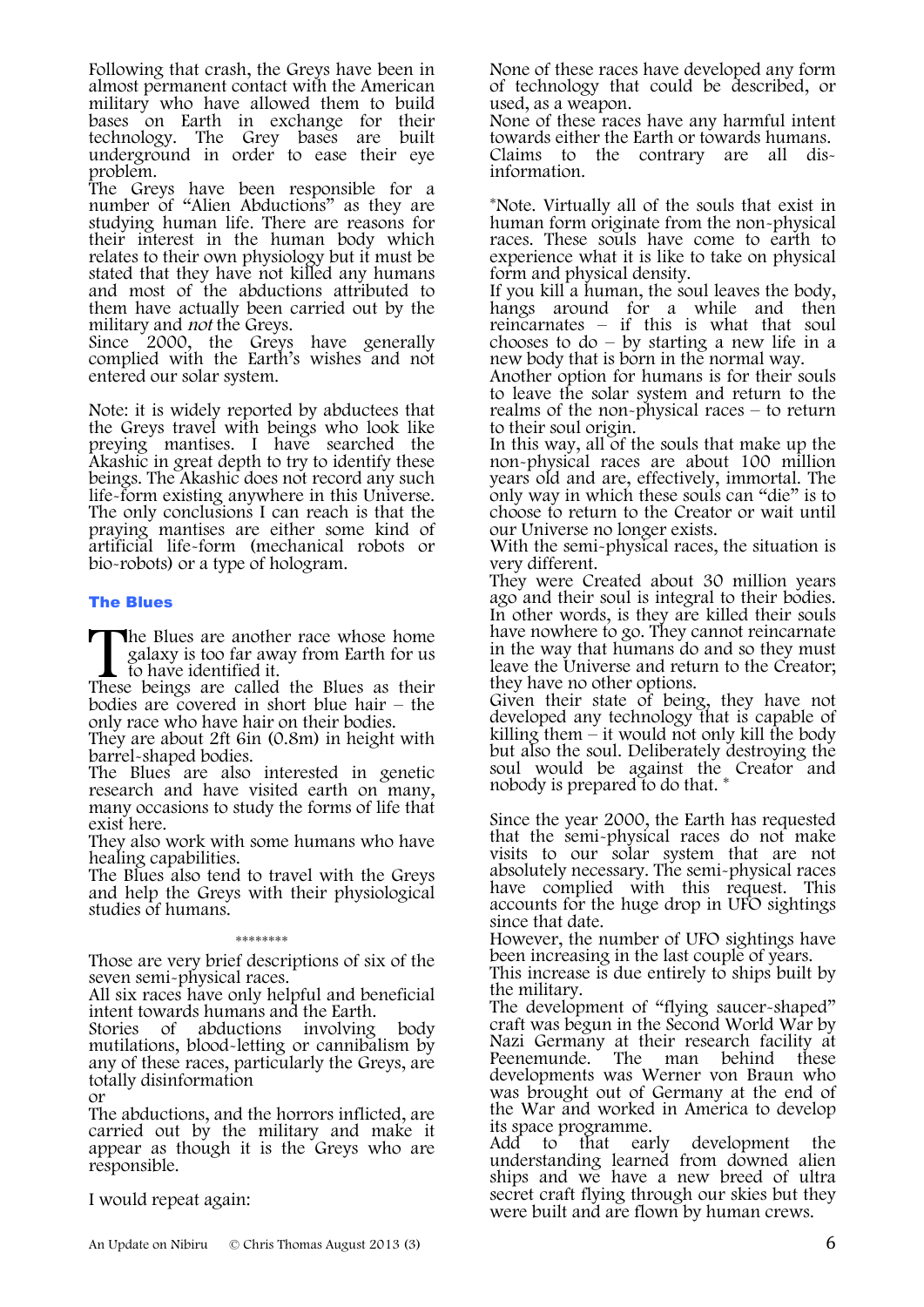There is nothing new about top secret aircraft flying our skies that generally go unnoticed by people – remember that the "Stealth Bomber" flew for 25 years before it was made public by the military.

What shapes do newer secret "planes" take? Whatever shape they are, they are responsible for the vast majority of UFO sightings in recent years.

\*\*\*\*\*\*\*\*

#### The Velon

The seventh semi-physical race is, of

course the Velon.<br>I have said more than enough about The seventh semi-physical race is, of course the Velon.<br>I have said more than enough about these beings both above and in my books and previous essays so there is no need to describe them here.

One of the biggest problems that has been brought about by the Velon is their use of channeled messages to numerous human channels on Earth.

Again, I am not going to list the individuals, organisations, committees, federations and several thousand races that the Velon have claimed to be but, fortunately, since the 21st of December 2012, the number of channeled messages that originated from the Velon has dropped drastically.

This begs the question of where the disinformation about the "sun" called Nibiru ploughing its way through our solar system originated.

There seem to be a number of people publicly claiming that they have "inside information" that governments are deliberately hiding this information from the public, but who are they working for?

I must admit that I am having difficulty answering that question but it all points towards the elite attempting to generate even more fear but, this time, the fear is aimed more at those who are beginning to become aware of the other races and aware of their human potential.

It appears to me to be to be a deliberate attempt to slow down the movement towards soul re-integration.

#### Star Gates

great deal has been made about the existence of "Star Gates" into, and out Lof, our solar system. Another word for **A** great deal has been made about the existence of "Star Gates" into, and out a star gate would be "portal". But what is the reality?

Our solar system is unique. Nowhere else in our Universe does the combination of energy frequencies that make up our solar system exist.

As we saw above, the Universe is made up of a combination of frequencies that allow for the existence of several forms of life – the combination of frequencies allow the nonphysical races to exist and a different combination of energies allow the semi- physical races to exist. But on Earth, the energy combinations are entirely different to both of the other states of being.

In order to bring about fully physical forms of life, an area of "containment" was required.

We could not be directly connected to the energetic realms of the non-physical races because we would then exist in a state no<br>different to theirs.

We could not be directly connected to the energetic realms of the semi-physical races because we would then exist in a state no different to them.

So to create a new state of being  $-$  a physical state – an area of the Universe had to be partitioned off to ensure that the experiment of physical life was not contaminated by the energy patterns from which the other regions of the Universe were comprised.

Our solar system is deliberately located on the edge of nowhere. We are located where we are in order to be separated from the rest of the Universe and, as we are an "experiment", we also needed to be located in a region where there was very little in the way of other life as there was a chance that we could become "contaminated" by other energies.

It is for these reasons that our solar system is "contained" in an energy "bubble".

This bubble contains all of the combination of energy frequencies that compress space, time and light to the frequencies that correspond to a "physical" state of being.

This bubble is shaped a little like a rugby ball and contains 396 dimensions – a dimension is a measure of energy frequencies and our "bubble" is limited to this number of dimensions as they correspond to the energy patterns of physical existence (the Universe contains a total of  $39^{39}$  dimensions – that is the number 39 followed by 39 zeros).

Whilst we needed to be totally separate from the rest of the Universe, the other races also needed to have access to our solar system. The non-physical races needed access, as they are the primary soul origins of the vast majority of humans. The semi-physical races needed access in order to provide us with assistance should we require it.

So there are two "Star Gates" into and out of our solar system.

One relates to the position of the stars on the "belt" of the constellation of Orion. This star gate opens directly into the rest of the Universe and the energy patterns of the non- physical races.

The second star gate opens through the constellation of Draco to the energy patterns of the semi-physical races (the actual gate is located in the triangle created by the stars of Grumium, Nodus Secundus and Aldhibah just below the "head" of Draco).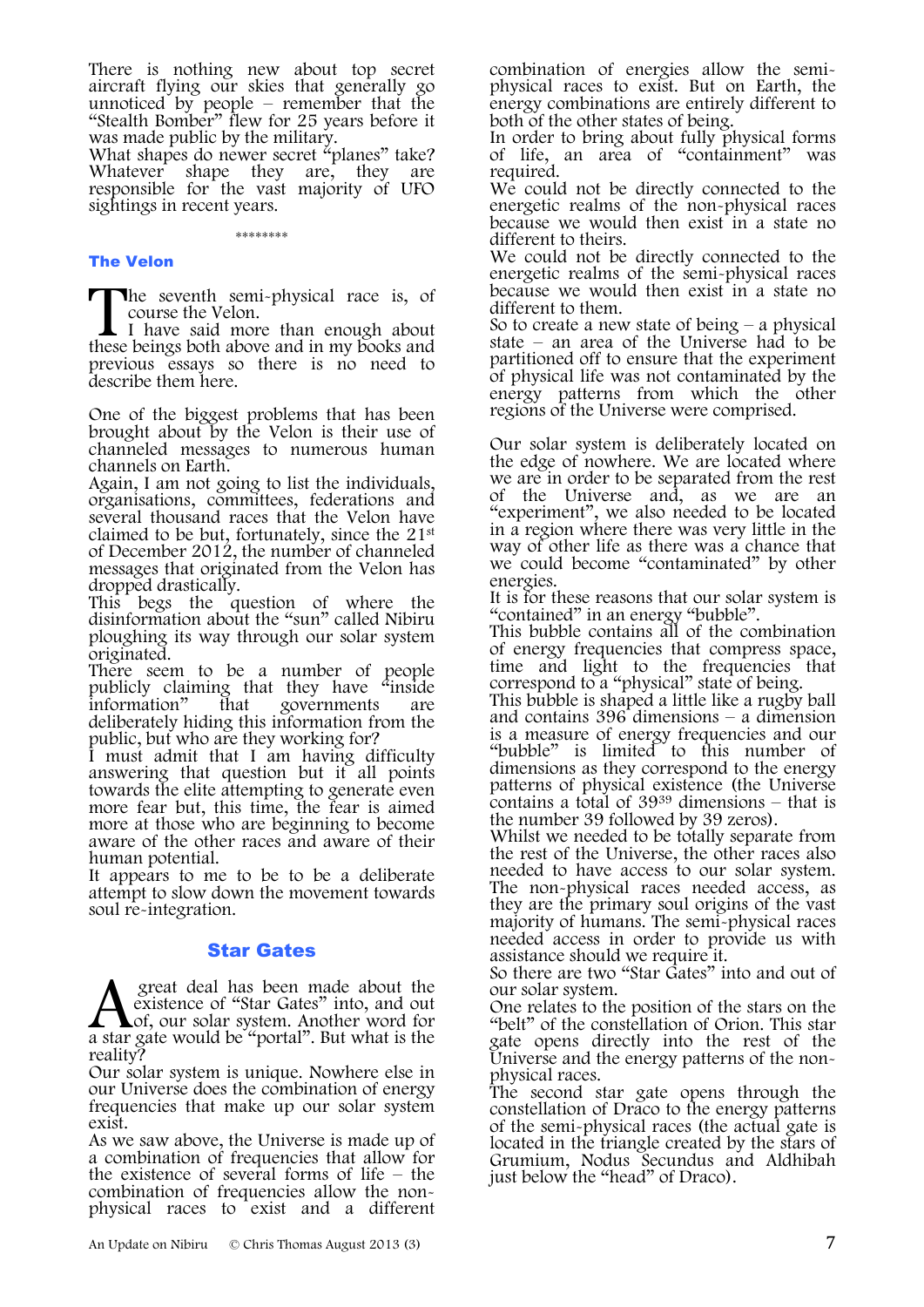These are the only two access points into and out of our solar system – no other star gates or portals exist.

In recent years, the Velon have attempted to persuade people to build new "portals" into and out of the solar system – all of those attempts failed.

On the 9th of December 2009, an attempt was made to use the HAARP station located on the island of Tromsø in northern Norway – the "Norwegian Spiral". This attempt also failed.

There were similar attempts made using HAARP around the same time as the Norwegian attempt as well as an attempt using the particle accelerator in Cern on the Swiss/French border.

All of these attempts failed as there is insufficient energy available within our solar system to build a new portal or star gate. This is also quite deliberate. The energy patterns we have available to us are strictly limited. It was always feared that someone would come along and attempt to build a new opening in our enclosing "rugby ball" and so limiting the amount of energy available to us prevents the construction of such a portal.

If there was a sufficient energy potential available to allow the construction of a new portal, and someone attempted to build one, the opening of such a portal would destroy our solar system and destroy all of the hard work we had put into finding out how physical life works.

As one of the questions asked by the Creator of our Universe was "could life exist at physical densities?" then creating a new uncontrolled portal would not only destroy our solar system it would also destroy the Universe (one of the primary reasons for this Universe to exist is to explore physicality. If the potential to explore that question no longer existed then there would be little point in the rest of the Universe existing – see my books for a more detailed explanation of this possible problem).

The solar system has been closed to the Velon ever since they began to cause problems. They want a portal to be built so that they could circumvent the solar system defences and go against the wishes of the Earth. That cannot happen.

So given our rugby ball energy bubble and the limited number of star gates, how could the sun Nibiru, and its seven orbiting planets (which do not exist), have entered our solar system?

It cannot, it is impossible for anything to enter our solar system except through one or other of the existing star gates.

Even if Nibiru, either planet or sun, did exist, it would be comprised of energy frequencies that would be incompatible with the energy frequencies of our solar system and therefore could not enter.

But, let us also look at this Nibiru situation from a practical viewpoint.

Let us assume for one minute that the story is true and that a new sun has entered our solar system and is heading towards Earth.

- One of two things is going to happen:
	- 1. If Nibiru's orbit is bringing it into the solar system from behind the sun and we cannot actually see Nibiru from Earth, it should, by now, be having a strong influence on the Earth. The last I heard was that Nibiru is now in an orbit roughly equal to that of Jupiter. Given that the Earth is approximately an equal distance from both the sun and Jupiter then we should already be seeing an increase in light levels and an increase of heat as Nibiru's energy was added to that of the sun's.
	- 2. If Nibiru's orbit brought it into the solar system so that it was on the Earth's side of the sun then we would not have any nighttime. The energy of Nibiru would mean that the half of the Earth that is orbited away from the sun would now be having the full effects of Nibiru's energy and therefore be illuminated meaning that there would be no night anywhere on Earth.

So far, I cannot detect any influence from Nibiru whatsoever either on Earth or anywhere else within the solar system and there is absolutely no evidence at all that there ever will be any influence from Nibiru on the solar system or the Earth.

Conclusion? Total disinformation.

Incidentally, the predictions state that Nibiru will begin to destroy the life on Earth somewhere between the dates of the 17<sup>th</sup> to the 26th of August 2013.

So, either way, we should know the truth of this in the very near future.

If I have misread the situation and we do all die before the end of this month, if you want to tell me off, I will be sitting on a deckchair on the  $2<sup>nd</sup>$  planet in the Crystalline system sunning myself – they have very good beaches and palm trees there!

\_\_\_\_\_\_\_\_\_\_\_\_\_\_\_\_\_\_\_\_\_\_\_\_\_\_\_\_\_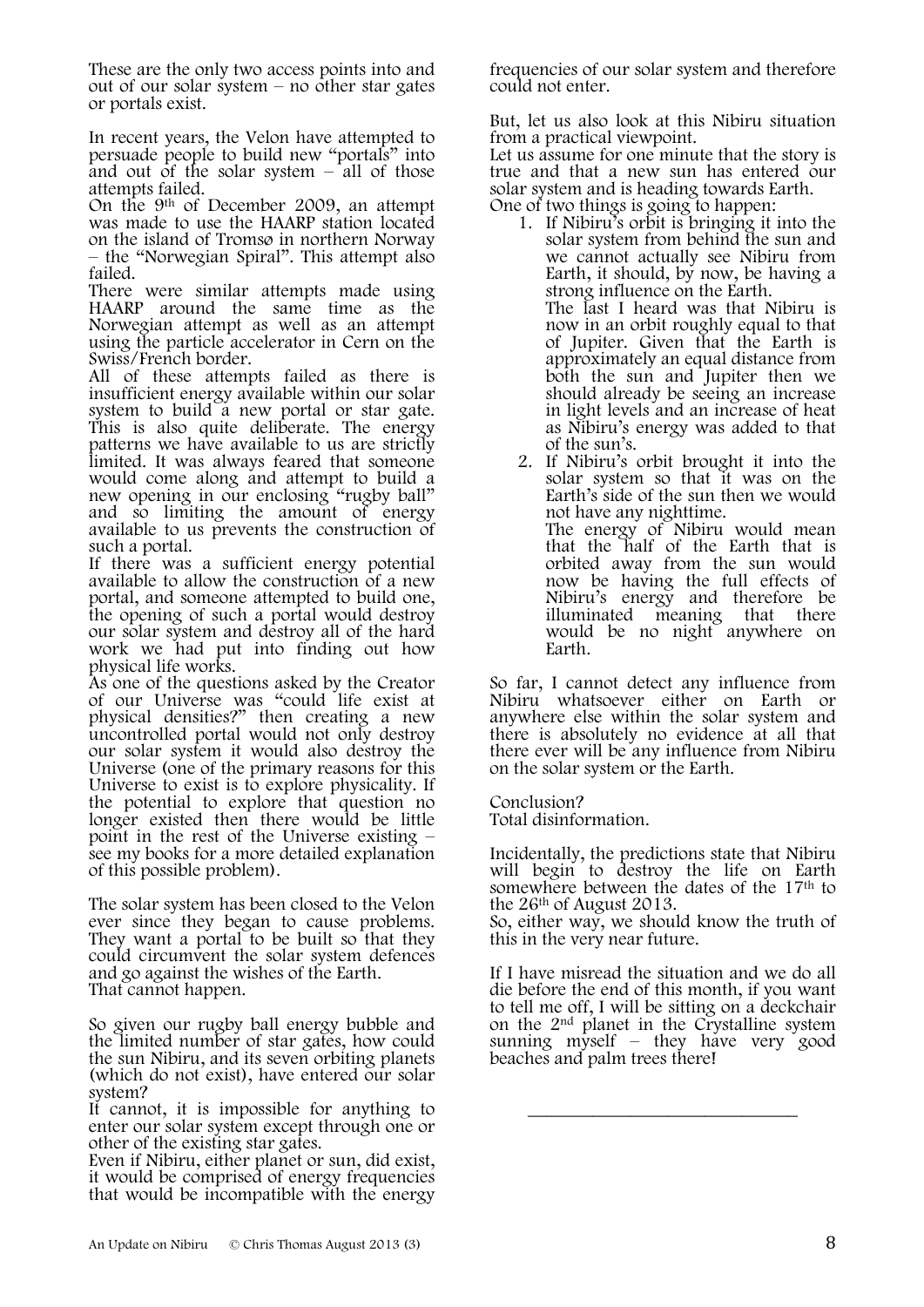### Footnotes

1. The first to realise the effectiveness of instilling fear into a population in order to control them was the Vatican.

Very early in its history, the Vatican adopted a policy of "if you don't believe what we tell you to believe, we will kill you". This policy reaching its peak with the genocide of the Cathars between 1209 and 1255 where an estimated one million people were killed.

Unfortunately, it is still possible to instill fear into the bulk of a population by using lies to mislead them.

2. One of the biggest lies used by the elite to instill fear into most of the population has been the myth of man-made global warming and the concept that humans can take actions to prevent the Earth's global temperatures from rising.<br>The Earth has always

has always undergone<br>swings to meet Her temperature requirements for the life that inhabits the planet. In this way, the current average global temperature is about plus one point five degrees Celsius but, in the past, global temperatures are known to be as high as plus

six degrees Celsius. The reason why the date 1850 is used by the temperature rise is because that is the last year of the "mini-ice-age" that began around about 1450 – this was when average global temperatures dropped as low as minus two point five degrees Celsius. 1850 was the last time that the Thames froze sufficiently to hold one of the winter fairs made famous by the novels of Charles Dickens.

In 1850, average global temperatures rose above zero and continued rising until 1996 where the temperature has stabilised at about one point five degrees. Since 1996, the global temperature has dropped very slightly (by about 0.1 deg. C) and have not risen since (raw data from the Met. Office and analysed by Prof. David Bellamy).

3. I have carried out a great deal of research into so-called international terrorist groups such as al-Qaeda. The results are very interesting but not enough room here to list the references – if I can find this information, so can anyone.

-The "Red Brigade" and "Bader Minehoff Gang", who blew up a number of targets in Europe in the 1970's and 1980's, turn out to be NATO troops.

-When Russia invaded Afghanistan in 1979, the CIA financed and armed al-Qaeda, as well as other resistance fighter groups, to cause trouble for the Russians. The CIA have

-Britain's MI6 (also called SIS) admitted. publically on the BBC evening news that they were responsible for the 2005 London bombings.

-In his book, "The Terror Factory: Inside the FBI's Manufactured War on Terrorism",

An Update on Nibiru © Chris Thomas August 2013 (3) 9

author Trevor Aaronson points out that the FBI are behind most of the so-called terrorists that have been arrested in America in the last ten years. The FBI sets up the attack and then arrests the "terrorist" to make it look like the FBI is doing its job. It also, of course keeps Americans in a state of fear (Mr. Aaronson's book reported in the World News section of Nexus Magazine Aug/ Sept 2013). 4. The reduction of the human population

down to 500 million is the stated aim of the Illuminati. It is also the primary aim of the agreement reached at the United Nations<br>Conference on Environment and on Environment and Development (UNCED) that took place in Rio de Janeiro in 1992. This agreement has been signed by the governments of over 120 countries – in other words, it is law in all of these countries including the USA, the EU and Britain.

A section within the UNCED agreement is known as "Agenda 21" which presents guidelines on how the aims of the UNCED agreement can be achieved on a local level.

 $5.$  As of 13.36 on the 12<sup>th</sup> of August, the global population was officially:

7,171,596,400 (www.worldometers.info)

Yet, according to the Akashic the actual figure is around 3.7 billion; less than half that of the "official" figures.

When explaining about how the official figures are arrived at, the worldometer site states: "the current world population figure is necessarily a projection based on assumed trends".

Note the words "a projection based on assumed trends". In other words, the figures are, at best, a guess at worse, an outright lie deliberately intended to mislead and

generate fear.<br>6. There 1 There have been a number of "whistleblowers" in the last couple of years who have provided information about how the secret services operate and how they monitor everyone's communications. Most have been ignored by the media however, there is one that has gained great notoriety lately has been "Snowden". His name is in inverted commas as I have to ask if it is his actual name.

For an in-depth analysis of his impact and what he is really up to, listen to the interview with journalist John Rappaport on Red Ice Radio.

One comment that struck me, from Rappaport's interview, was that by telling everyone that the NSA monitors every phone call or email on the planet is that the impact is to make people self-censor their emails and phone conversations.

Self-censorship relates back to footnote 1. Self-censorship is the goal of everyone who wants to control the population  $\check{-}$  it is the greatest form of mind-control achievable.